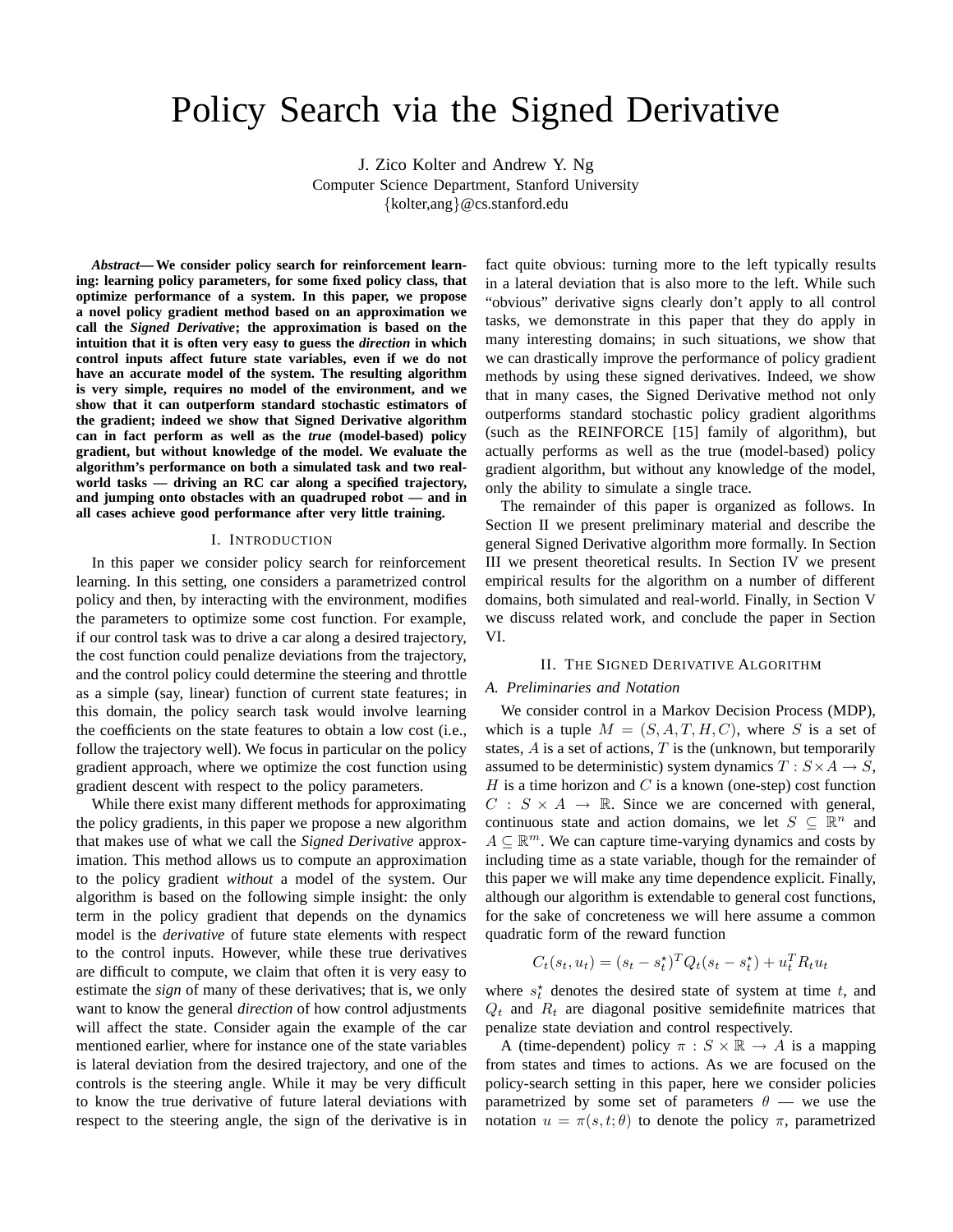by  $\theta$ , evaluated at state s and time t. For example, a common class of policies that we will consider in this paper is policies that are linear in the state features

$$
u = \pi(s; \theta) = \theta^T \phi(s, t)
$$

where  $\phi : S \times \mathbb{R} \to \mathbb{R}^k$  is a mapping from states and times to features and  $\theta \in \mathbb{R}^{m \times k}$  is a set of parameters that linearly map these features into controls.

Given a policy, we define the *multi-step cost* function (also called the value function, or just the cost function, as opposed to the one-step cost function defined above above) as the sum of all one-step costs over the horizon  $H$ ,

$$
J(s_0, \theta) = \sum_{t=1}^{H} C_t(s_t, u_{t-1})
$$

where  $u_t = \theta^T \phi(s_t, t)$  and where  $s_{t+1} = T(s_t, u_t)$ . We can now more formally define the policy gradient algorithm as a gradient descent method that repeatedly updates the parameters according to

$$
\theta \leftarrow \theta - \alpha \nabla_{\theta} J(s_0, \theta)
$$

where  $\alpha$  is a step size and  $\nabla_{\theta}J(s_0, \theta)$  is the gradient of the cost function with respect to the policy parameters. Although, computing this gradient term can be quite complicated without a model of the system, in the next section we describe a simple approximation method.

# *B. The Signed Derivative Approximation*

In this section we derive a simple approximation to the policy gradient, using an approximation we called the *signed derivative*. We want to emphasize that the final form of the algorithm, shown in Algorithm 1, is quite simple, even though the derivation is somewhat involved.

To motivate the signed derivative method, we first consider the basic question of *why* ones needs a model of the system to compute the policy gradient  $\nabla_{\theta} J(s, \theta)$ . We will derive this result shortly, but it turns out that the policy gradient depends on the model only through terms of the form

$$
\left(\frac{\partial s_t}{\partial u_{t'}}\right)
$$

for  $t > t'$ . These terms are the *Jacobians* of future states with respect to previous inputs. They provide the critical motivation for the signed derivative approximation, so it is worth looking at them more closely. These Jacobians are matrices  $\left(\frac{\partial s_t}{\partial u_{t'}}\right) \in \mathbb{R}^{n \times m}$  where the *i*, *j* element of the  $\left(\frac{\partial s_t}{\partial u_{t'}}\right)$ denotes the derivative of the *i*th element of the state  $\dot{s_t}$  with respect to the *j*th element of  $u_{t'}$ , i.e.,

$$
\left(\frac{\partial s_t}{\partial u_{t'}}\right)_{ij} \equiv \frac{\partial (s_t)_i}{\partial (u_{t'})_j}.
$$

In other words  $\left(\frac{\partial s_t}{\partial u_{t'}}\right)_{ij}$  indicates how the *i*th element of  $s_t$ would change if we made a small adjustment to the  $j$  element of the control at a previous time  $t'$  (and assuming we are following the policy  $\theta$ ).

In general, the elements of these Jacobians are quite difficult to compute, as they depend on the true dynamics model of the environment and the policy parameters  $\theta$ . However, the signed derivative approximation is based on the insight that often times it is fairly easy to guess the *signs* of the dominant entries of these matrices: this only requires knowing the general *direction* of how previous control inputs will affect future states. Returning to the example of driving a car, it may be very difficult to determine the derivative of a future state with respect to the steering wheel, but the *direction* of the gradient seems fairly obvious: turning the wheel more to the left will likely result in future states also more to the left.

Furthermore, there is another property of these Jacobians that allows us to come up with a reasonable approximation: in many control settings, each state is primarily affected by only *one* control input. For example, if we are driving our car along a straight line, one state variable (for example, the distance traveled along the line), would be primarily affected by only one control (in this case, the gas pedal). Indeed, many control tasks seem to be expressly designed such that this is the case. For example, imagine trying to drive a car where both the steering wheel and gas pedal controlled some different combinations of both the wheel angle and the throttle; while such a control system is technically "equivalent" to a standard car, it would take much more work to learn. This suggests, at least anecdotally, that humans also exploit these orthogonal control effects, and so we can expect many control tasks to be designed in this way. In other words, we can expect one element in each row of the Jacobians to be larger than the others, corresponding to the "dominant" control element, and these are precisely those elements where we can guess their sign.

Given this discussion, the signed derivative approximation is quite straightforward. We approximate *all* the Jacobian terms with a single matrix  $S \in \mathbb{R}^{n \times m}$ , called the signed derivative, where entries in  $S$  correspond to the signs of the dominant entries in the Jacobians (which, by our discussion above, means that  $S$  has only one non-zero entry per row). Consider one last time the driving example, and suppose that the car is facing primarily along the  $x$  axis. If we represent the state of the car as its position and orientation  $(x, y, \theta)$ , and let  $u_1$ and  $u_2$  be the throttle and steering angle respectively. Then a reasonable estimate for the signed derivative would be

$$
S = \left[ \begin{array}{cc} 1 & 0 \\ 0 & 1 \\ 0 & 1 \end{array} \right].
$$

For instance,  $S_{11} = 1$  means that the first state variable  $(x)$  is primarily controlled by the first control input (throttle). This makes sense, since the car is mostly aligned with the  $x$  axis, so throttle will primarily affect this state. Similarly, y and  $\theta$ are primarily affected by the second control (steering), which also makes sense, because the steering wheel can cause the car to both turn and veer to the side.

Finally recall, from the beginning of this section, that the Jacobians were the only terms in the policy gradient that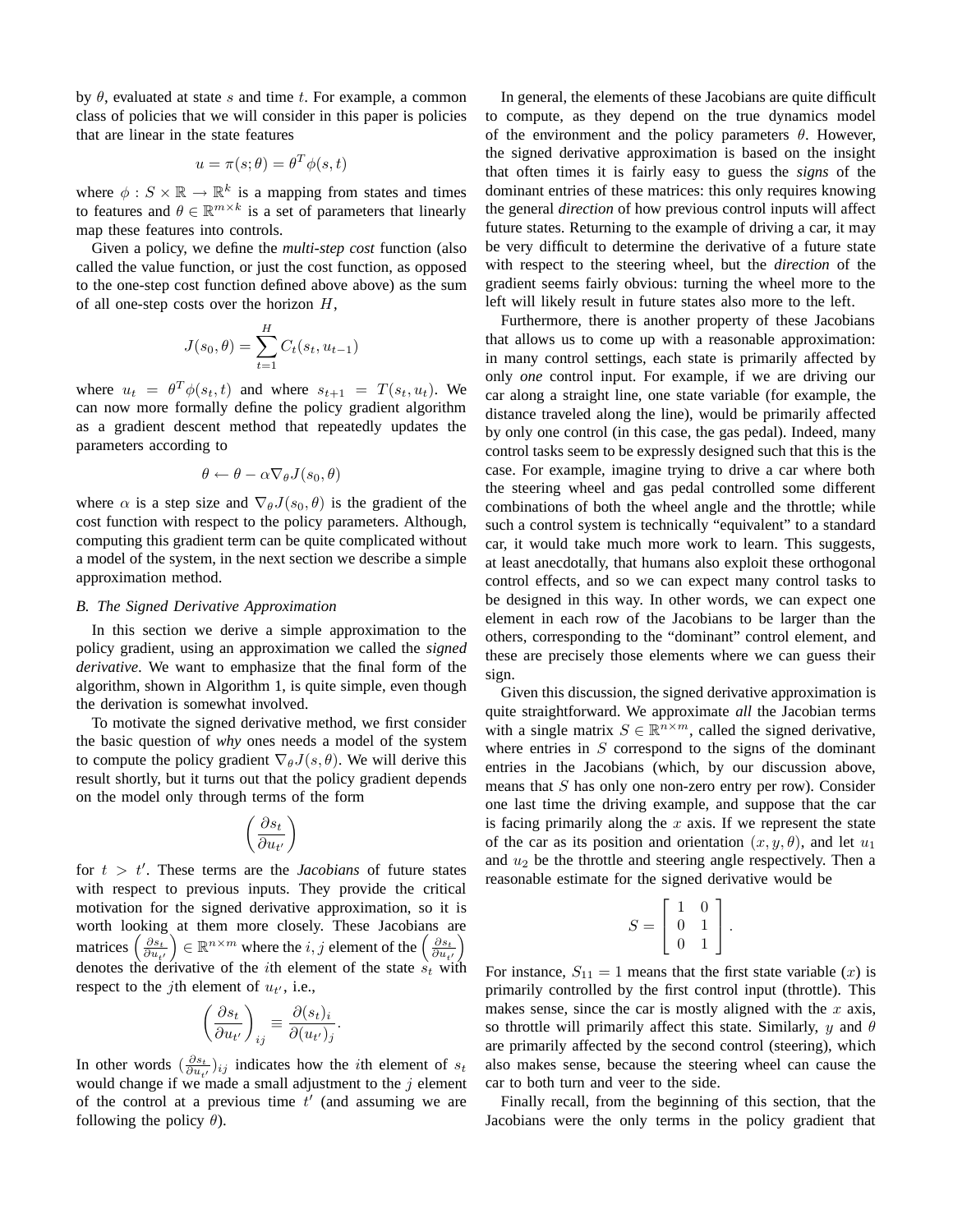## **Algorithm 1** Policy Gradient w/ Signed Derivative (PGSD)

# **Input:**

 $S \in \mathbb{R}^{m \times n}$ : signed derivative matrix  $H \in \mathbb{Z}_+$ : horizon  $Q_t \in \mathbb{R}^{n \times n}, R_t \in \mathbb{R}^{m \times m}$ : diagonal cost function matrices  $\alpha \in \mathbb{R}_+$ : learning rate  $\phi: \mathbb{R}^n \times \mathbb{R} \to \mathbb{R}^k$ : feature vector function

 $\hat{\theta}_0 \in \mathbb{R}^{k \times m}$ : initial policy parameters

### **Repeat:**

1. Execute policy for  $H$  steps to obtain

 $u_0, s_1, \ldots, u_{H-1}, u_H.$ 

2. Compute approximate gradients w.r.t. controls:

$$
\widetilde{\nabla}_{u_t} J(s_0, \Theta) \leftarrow \sum_{t'=t+1}^H S^T Q_{t'}(s_{t'} - s_{t'}^{\star}) + R_t u_t
$$

3. Update parameters:

$$
\theta \leftarrow \theta - \frac{\alpha}{H} \sum_{t=0}^{H-1} \phi(s_t, t) (\widetilde{\nabla}_{u_t} J(s_0, \Theta))^T
$$

required a model. Therefore, after making such the signed derivative approximation we can now perform (approximate) policy gradient *without* the need for any model of the system. This is precisely the method that we show in Algorithm 1. The precise form of the gradient updates is derived in the next section, but the basic idea of the algorithm is simple: we are just performing policy gradient, replacing the Jacobian terms with the signed derivative approximation S. It may seem surprising that the method would perform well, given that the signed derivative is a very crude approximation to the true Jacobians; but, we will show, from both a theoretical and empirical perspective, that we can expect the algorithm to perform well in many situations.

#### *C. Formal Derivation of the Policy Gradient*

Here we prove the claim made in the previous section, that the policy gradient depends only on the dynamics model through the Jacobian terms, and we derive the precise form of the gradient given in Algorithm 1. The derivation is slightly technical, but the algorithm itself can be understood just from the discussion above.

To avoid certain dependencies, we have to initially consider the gradient of the cost function with respect to  $H$  different sets of policy parameters for each time,  $\Theta = {\theta_0, \dots, \theta_{H-1}}$ . We will then take a gradient step in terms of these parameters, projected back into the space where they are all equal. The gradients are given by

$$
\nabla_{\theta_t} J(s, \Theta) = \left(\frac{\partial u_t}{\partial \theta_t}\right)^T \nabla_{u_t} J(s, \Theta)
$$
  
=  $\phi(s_t, t) (\nabla_{u_t} J(s, \Theta))^T$ .

using the fact that  $u_t = \theta_t^T \phi(s_t, t)$  and that  $s_t$  doesn't depend

on  $\theta_t$ . Furthermore, using the definition of J,

$$
\nabla_{u_t} J(s, \Theta) = \nabla_{u_t} \sum_{t'=1}^{H} (s_{t'} - s_{t'}^{\star})^T Q_{t'} (s_{t'} - s_{t'}^{\star}) + u_t^T R_t u_t
$$

$$
= \sum_{t'=t+1}^{H} \left( \frac{\partial s_{t'}}{\partial u_t} \right)^T Q_{t'} (s_{t'} - s_{t'}^{\star}) + R_t u_t
$$

This gives a gradient with respect to each  $\theta_i$  (where, as stated, the only model-dependent terms are the Jacobians  $\left(\frac{\partial s_{t'}}{\partial u_t}\right)$  $\Big)^T$ ). Therefore, the gradient of the cost with respect to a *single* θ is equivalent to taking a step in the direction of all these  $\theta_i$ 's then projecting onto the space where  $\theta_0 = \theta_1 = \ldots = \theta_{H-1}$ . This is accomplished by updating each  $\theta_t$  according to

$$
\theta_t \leftarrow \theta_t - \frac{\alpha}{H} \sum_{t'=0}^{H-1} \nabla_{\theta_{t'}} J(s, \Theta),
$$

i.e., the policy gradient with respect to a single parameter  $\theta$ is also given by

$$
\nabla_{\theta} J(s, \theta) = \frac{1}{H} \sum_{t=0}^{H-1} \nabla_{\theta_t} J(s, \Theta).
$$

As stated, the only terms that depend on the model in this sum are the Jacobians. This derivation should make it apparent that Algorithm 1 is simply approximating the policy gradient by substituting the signed derivative for all the Jacobian terms.

# III. THEORETICAL RESULTS

Given that the signed derivative is admittedly a rather crude approximation to the true Jacobians, there remains some question as to why we might expect such an approach to work. While the ultimate test of the algorithm's usefulness is, of course, its empirical performance, the results we present here can give insight and intuition into why we obtain the positive results shown in latter sections. We first describe the basic intuition behind the analysis.

There are many possible sources of error for any policy gradient algorithm, but here we analyze the two types of error introduced by the signed gradient approximation itself. First, the signed gradient allows only one control variable to influence a given state variable; even if a state element is *primarily* affected by one control, there most likely exist smaller influences from the other controls as well. Second, the signed gradient makes no attempt to capture the relative magnitudes (or the magnitudes of any kind) of the entries in the Jacobian. Formally, these approximations are represented as

$$
\frac{\partial s_t}{\partial u_{t'}} = D(S + E_{t,t'}) \tag{1}
$$

for the signed derivative S and matrices  $E_{t,t'} \in \mathbb{R}^{m \times n}$  and positive diagonal  $D \in \mathbb{R}^{n \times n}$ . The D matrix scales the entries in the signed derivative, accounting for the second type of error mentioned above. As we will see more formally below, this type of error isn't overly costly, since it has the effect of simple scaling the entries of the cost functions. Especially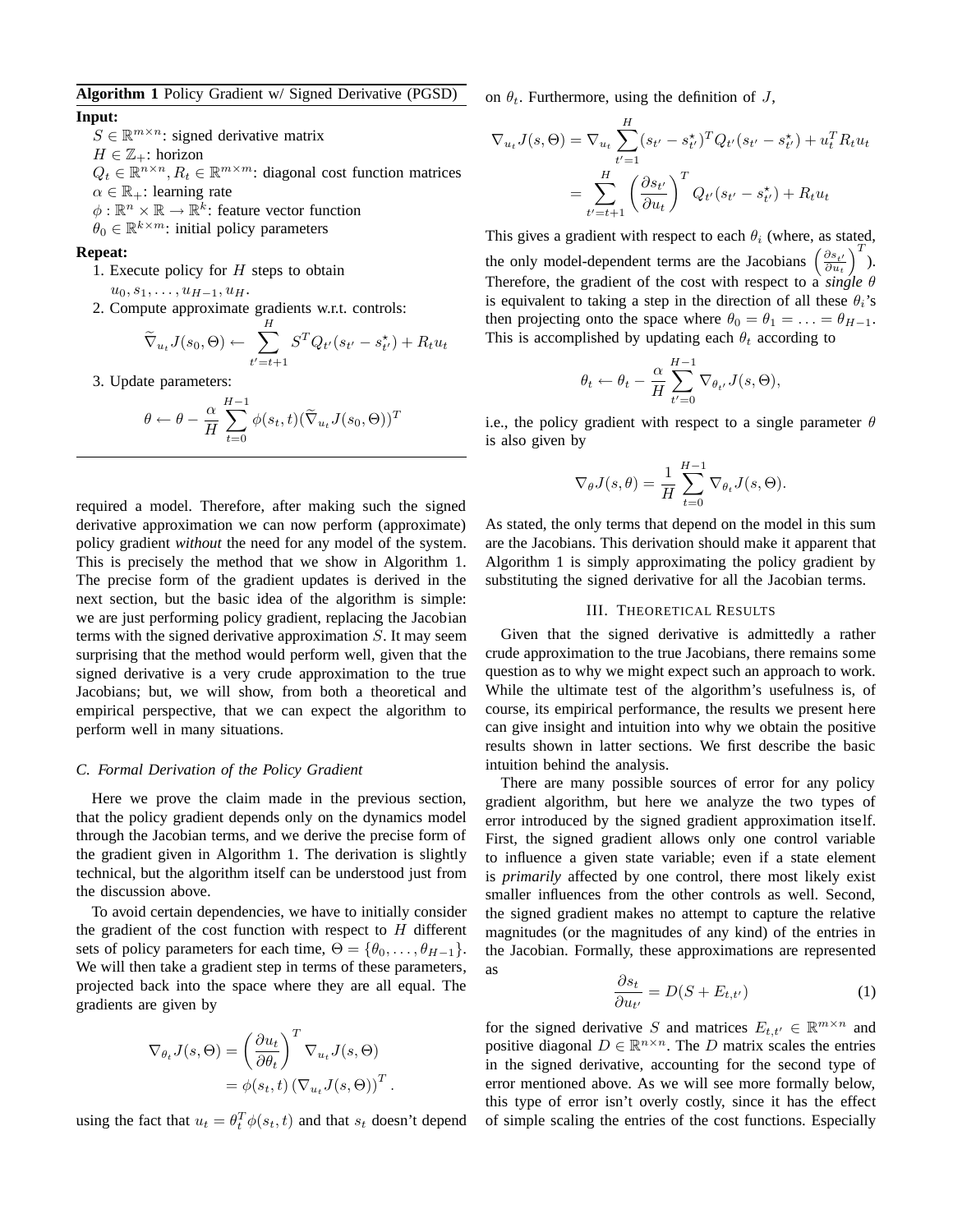in the extreme case where policy gradient finds a solution that obtains near-zero cost, the actual entries of  $Q_t$  become unimportant.

The  $E_{t,t'}$  terms capture other errors: they add arbitrary constants to the entries in the signed derivative, accounting for the effects of additional control inputs on the states and for time-dependent variation in the relative scaling of the Jacobian. In the worst case, there is little that can be done about such errors: if the entries of  $E_{t,t'}$  are large, then the gradient approximation using the signed derivative can be very far from the true gradient. However, there is a great deal of reason to believe that, in many situations  $E_{t,t'}$  won't be too large: time-varying scaling should be relatively small over short horizons, and from the discussion in the previous section, we expect cross-terms in the Jacobian to be relatively small in magnitude. And as formalized below, if the  $E_{t,t'}$  are small, then we expect the signed derivative to perform well.

*Theorem 1:* Using the notation from (1), suppose  $||E_{t,t'}||_2 \leq \epsilon$  for all  $t, t'.^1$  Define the modified cost function  $\tilde{Q}_t = DQ_t$ . Then, given additional technical assumptions (described fully in the appendix), PGSD will converge with probability one to some solution  $\theta$  that is "close" to a local minimum of the cost function  $J_{\tilde{O}}(\theta)$ , the cost function that uses  $\tilde{Q}_t$  (but the same  $R_t$ ) as the cost matrices:

$$
\|\nabla_\theta J_{\tilde{Q}}(\tilde{\theta})\| \leq O(\epsilon).
$$

Furthermore, if performing gradient descent with respect to the true gradient (of the actual cost function) results in  $\eta$ -optimal policy parameters — i.e.,  $J_Q(\theta^*) \leq \eta$  — then PGSD also obtains an order  $\eta$ -optimal solution<sup>2</sup>

$$
J_Q(\tilde{\theta}) \le \kappa(D)\eta + O(\epsilon).
$$

*Proof:* (sketch) The full proof is given in the appendix<sup>3</sup>, but we provide a very brief sketch. The proof proceeds in three steps. First, we show that the gradient approximated using the signed derivative is equivalent to the true gradient using the  $Q$  costs, plus a bounded error term

$$
\widetilde{\nabla}_{\theta} J_Q(\theta) = \nabla_{\theta} J_{\tilde{Q}}(\theta) + \tilde{E}
$$

for  $\|\tilde{E}\| \leq O(\epsilon)$ . Second, we show that following this approximate gradient using a stochastic gradient method will converge, with probability one, to a point that is close to a minimum of  $J_{\tilde{Q}}(\theta)$ . Finally, we show that given suitable assumptions about the region of convergence, a policy that is close to locally optimal for  $J_{\tilde{Q}}(\theta)$  will also be close to locally optimal for  $J_Q(\theta)$ .

# IV. EXPERIMENTAL RESULTS

# *A. Simulated Two-Link Arm*

While we will present experiments on real systems shortly, we begin by presenting an evaluation of our proposed method



Fig. 1. Two-link pendulum trajectory following task.

on a simulated two-link arm, in order to rigorously compare to previous policy gradient approaches, and to provide a readily available implementation of our approach. Code for the all the results in this section is available at http://cs.stanford.edu/˜kolter/rss09sd. We emphasize that the purpose of this section is to specifically compare PGSD with other policy gradient approaches. The control task itself is fairly straightforward, and many other approaches such as adaptive control or iterative learning control could also be applied, though this is beyond the scope of this paper; we will discuss these related works more in Section V.

The two-link pendulum is a well-known control task in robotics and control. The system, shown in Figure 1 consists of two planar links; the state consists of the joint angles and velocities of both joints and the control specifies a torque at each of the joints. The equations of motion can be easily derived from Lagrangian dynamics, and we introduce stochasticity to the system by adding Gaussian noise to the torques before integrating the equations of motion. The task we consider here, also shown in the figure, is to move the end effector along some desired trajectory. When the model of the system is known, it is fairly easy to apply classical control methodologies such as inverse dynamics or LQR to find an optimal controller, but of course we don't provide this model to PGSD or other comparable algorithms. We feel that this is a particularly demonstrative example for the Signed Derivative algorithm, since it is well-known that there *are* cross terms that cause all joints to be affected by all the control inputs — for instance, a common (more challenging) task is to swing the pendulum upright and balance by applying torques only to the elbow — yet we claim that the Signed Derivative approximation is still reasonable, since joints are *primarily* affected by their own control.

The cost function for this domain penalizes deviations from the desired joint angles (we first computed the trajectory in joint space), and we use a time horizon of  $H = 5$ . Note that this doesn't mean that the controller only needs to follow the trajectory for 5 steps, but rather that at each time the controller should ideally act optimally with respect to a receding horizon of  $H = 5$ ; since the cost function itself "guides" the arm along the trajectory, such a horizon is suitable. We use a linear control policy  $u_t = \theta^T \phi(s_t, t)$  where  $\phi$  contains 1) deviations from desired joint angles, 2) deviations from desired joint velocities, 3) desired joint accelerations, and 4)  $\sin(2\pi t/t_{\text{total}})$ 

<sup>&</sup>lt;sup>1</sup>The  $\|\cdot\|_2$  norm of a matrix is equivalent to its maximum singular value.  $^{2}\kappa(\cdot)$  denotes the condition number of a matrix.

<sup>&</sup>lt;sup>3</sup>Additional material, including the full appendix with this proof, is available at http://cs.stanford.edu/∼kolter/rss09sd.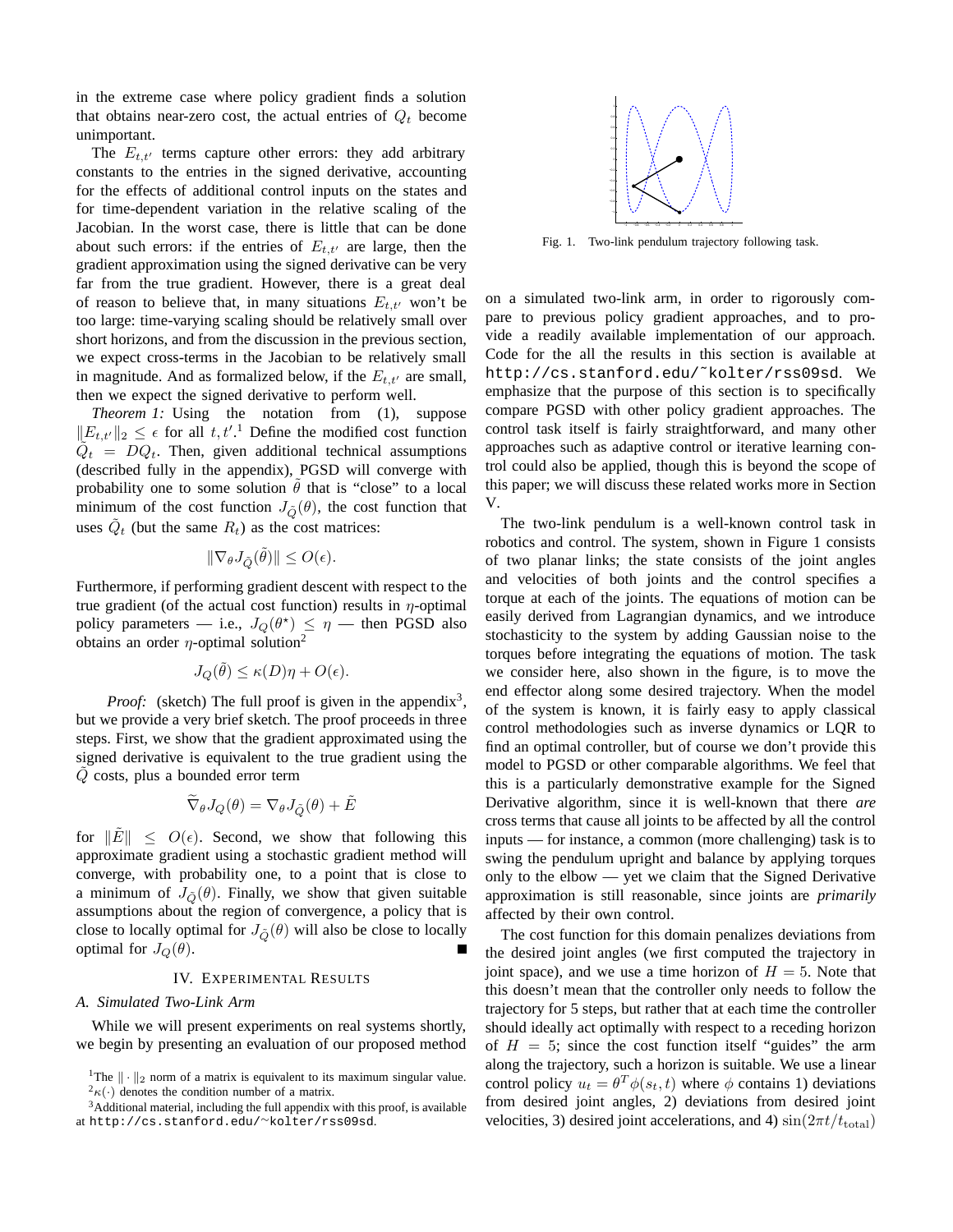

Fig. 2. (top) Trajectory from initial PD controller. (bottom) Trajectories from controller learned using PGSD.



Fig. 3. (top) Trajectory from initial PD controller. (bottom) Trajectories from controller learned using PGSD.

where  $t_{\text{total}}$  is total time for the complete trajectory (this last term was added to account for a visible periodic pattern in the controls). This leads to s total of 14 parameters for the policy. For algorithms that require a stochastic policy, we added Gaussian noise to the parameters:  $u_t = (\theta + \epsilon_t)^T \phi(s_t, t)$ ,  $(\epsilon_t)_{ij} \sim \mathcal{N}(0, \sigma)$ .

Figure 4 compares the performance versus time of PGSD, and a well-known policy gradient RL algorithm, the REIN-FORCE algorithm.<sup>4</sup> All free parameters of the learning algorithms (gradient step sizes, policy noise, number of episodes) were hand-optimized to give that fastest convergence that didn't cause any divergence issues. As the figure shows, PGSD drastically outperform the other methods, converging much faster to a low-cost policy. This improvement is especially notable given that the REINFORCE algorithm is actually given an advantage: since the task we're considering is not episodic (at least not at the time-scale of the horizon), episodic algorithms don't immediately apply, and so we instead allow the algorithm the ability to reset to previous states observed along the trajectory. The REINFORCE without resets in the fiture does not have such an advantage, but also performs much worse. Figures 3 and 2 show the resulting controller learned



Fig. 4. Average cost versus time for different policy gradient methods. Costs are averaged over 20 runs, and shown with 95% confidence intervals. (Best viewed in color).



Fig. 5. Average cost versus time for PGSD versus model-based methods. Costs are averaged over 20 runs, and shown with 95% confidence intervals.

by the PGSD algorithm after 2000 time steps (4 times through the trajectory), along with the trajectory achieved by the initial PD controller (used to initialize all the learning algorithms).

We also compare, in Figure 5, the performance of the PGSD algorithm, policy gradient using the true gradient from the model, and an optimal LQR controller. Not surprisingly, the LQR controller performs best: this controller is built by linearizing around the (known) dynamics at each operating point, then computing a series of non-stationary policies for each point (in total, the LQR controller has 9000 parameters). However, using only 14 parameters, the true policy gradient and PGSD algorithm are able to obtain a controller that performs relatively close to this full LQR controller. Furthermore, the most important result is that the learning curve for PGSD is virtually *indistinguishable* from the true policy gradient learning curve; despite the rather crude approximation made by the signed derivative, this resulting algorithm performs *just as well* on this task, and requires no model of the system (and therefore also less computation time, since there is no need for time-consuming finite difference computations).

#### *B. Autonomous RC Driving*

In this section we apply the PGSD algorithm to the task of learning to drive an autonomous RC car along a desired

<sup>&</sup>lt;sup>4</sup>We intentionally scaled the parameters of this control task to be the same order of magnitude, so more advanced techniques such as natural gradients[6, 11] didn't improve performance significantly. In preliminary experiments we also evaluated a variety of finite difference and weight perturbation methods, but didn't notice a substantial improvement over REINFORCE for this task.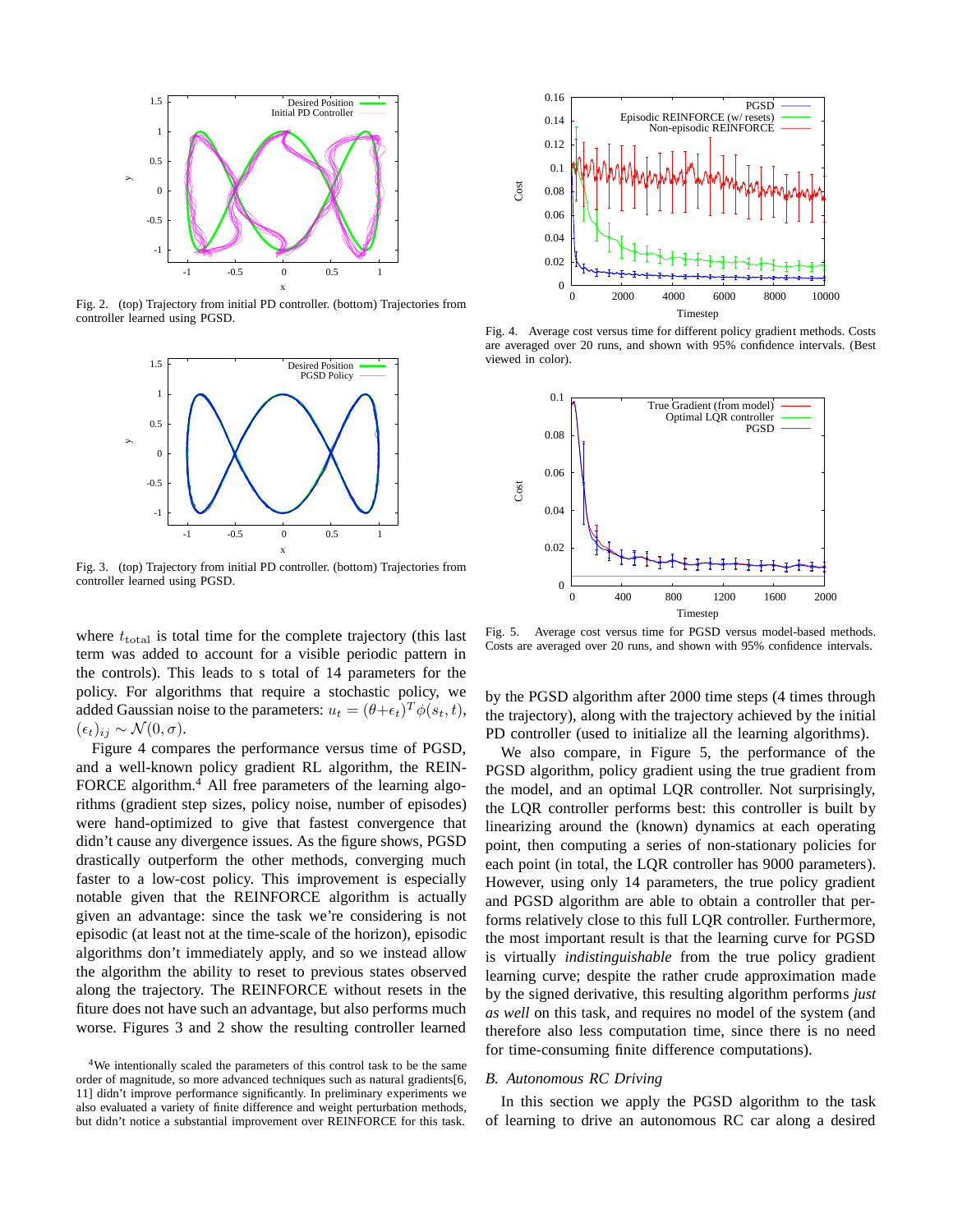

Fig. 6. RC car used for the driving experiments.



Fig. 7. Desired trajectory for the autonomous RC driving experiments, with trajectory for initial PD controller

trajectory. Figure 6 shows the car, a Tamiya TRF415, which is about 40cm long and 20cm wide. A pattern of LED lights is attached to the car, and tracked by an external PhaseSpace motion capture system for pose estimation. All processing is done on a workstation PC, with controls transmitted to the car at 50hz.

The simplest representation of the car's state is as six dimensional vector representing the 2D position  $x, y$ , the orientation  $\theta$ , and the time derivatives  $\dot{x}, \dot{y}, \dot{\theta}$ . However, a more natural representation for the signed derivative approach is to represent the car's state relative to some desired trajectory — here the trajectory is specified as a continuous spline that gives the desired state as a function of time. In this alternate representation, the state consists of the longitudinal, lateral, and angular deviation (and their derivatives) from the desired trajectory. The control is two dimensional, consisting of a commanded throttle and steering angle.

We use the same form of linear controller as in the previous sections, but where  $\phi(s, t)$  now contains 1) the full state (represented as the deviation terms), 3) the desired velocities, relative to the car frame, 3) the deviations for a target state 0.5 seconds and 4) a constant term. Some of the  $\theta$  parameters are forced to be zero (so that, for instance, the throttle doesn't depend on the lateral deviation), for a total of 16 parameters in the policy. The cost function penalizes the longitudinal, lateral, and angular deviation, any control outside a specified valid range, and control that changes more that some amount between two time steps (to minimize oscillations). We used a time horizon of  $H = 25$ .



Fig. 8. Desired trajectory for the autonomous RC driving experiments, with typical trajectory learned using PGSD after approximately 20 seconds of learning.



Fig. 9. Average cost versus time for the PGSD algorithm on the RC car task. Costs are averaged over 10 runs, and shown with 95% confidence intervals.

Figures 8 and 7 show the control task we consider: driving the car in an irregular figure-eight pattern at varying speeds (2.0 m/s along the larger loop, 1.5 m/s along the smaller loop). The figure also shows the trajectory followed by an initial PD controller: while the PD controller follows the overall pattern of the trajectory, it clearly does not perform very well. Figure 9 shows the learning curve of the PGSD algorithm. As the figure shows, PGSD is able to very quickly — within an average of 20 seconds, about 3 times around the trajectory — obtain a policy that performs far better than the initial PD controller. We show a typical trajectory from one of these learned controllers in Figure 8. The learned policies do not perform flawlessly — the car still sometimes veers off the desired path — but we feel this is largely due to the limited policy class itself; to perform better, one might need more complex, time-varying policies, to capture the fact that the car needs to behave differently at different points along the path. Nonetheless, PGSD converges to a very reasonable policy in fact, better than any we were able to hand tune in the same policy class — in just 20 seconds of learning.

# *C. LittleDog Jumping*

In this section we present results on applying PGSD to the task of "jumping" the front legs of a quadruped robot to quickly climb up large steps. The "LittleDog" robot that we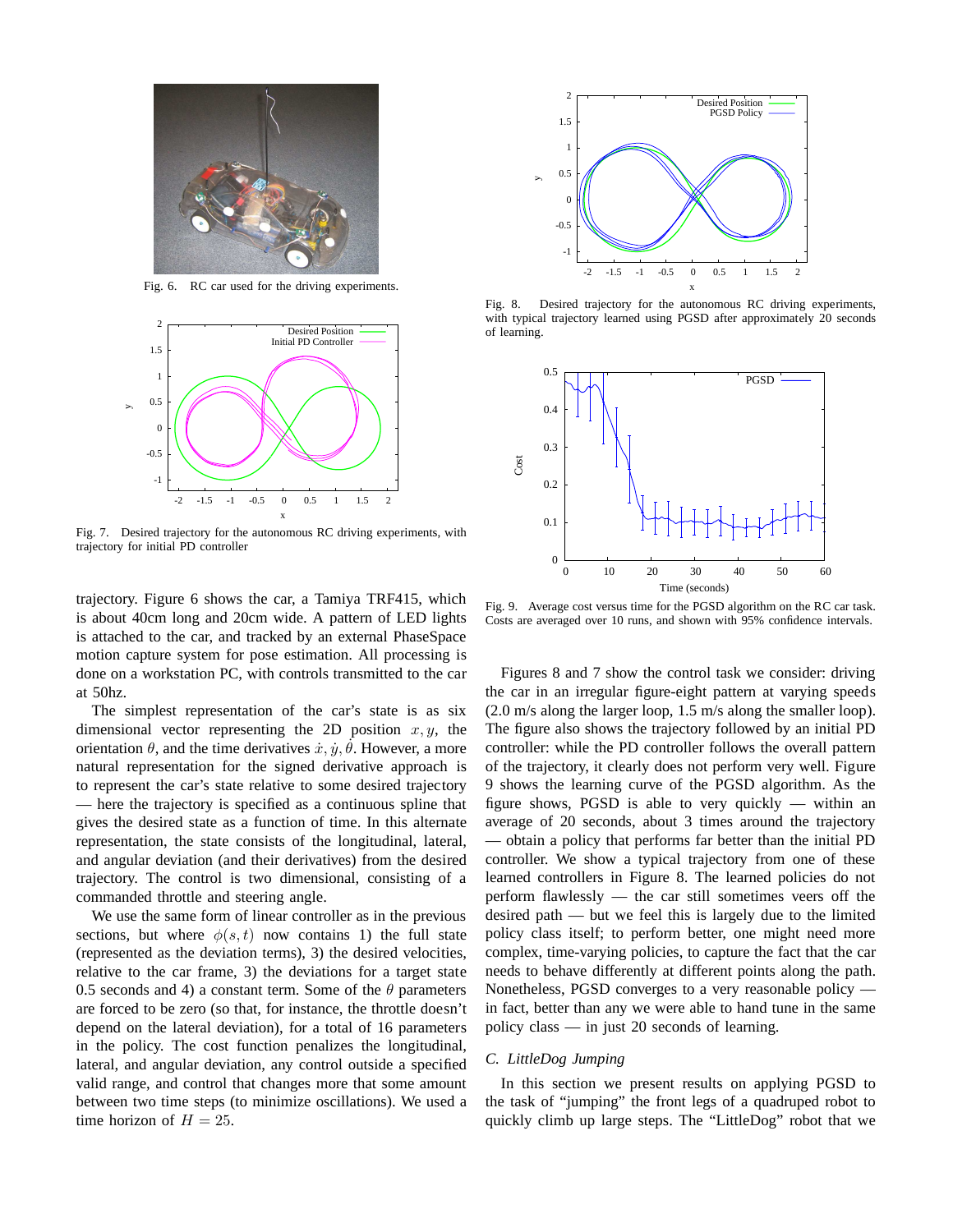

Fig. 10. The LittleDog robot.



Fig. 11. The desired task for the LittleDog: climb over three large steps.

use for this task, shown in Figure 10, is designed and built by Boston Dynamics, Inc. The task we are concerned with here is shown in Figure 11: we want to quickly climb up three steps, whose height is approximately equal to the robot's ground clearance. Because the steps are so large, the most efficient motion to climb up is to jump the two front legs on a step, then pull the rest of the body up.

However, jumping the front legs on the LittleDog robot is not a trivial task. The LittleDog's legs are not powerful enough to force its body off the ground, so the only means of jumping is to lean the body backwards until the virtually all the mass rests on the hind legs, then quickly raise the front legs and push forward before the robot falls over. Figure 12 shows a properly executed front leg jump. However, if the weight is not shifted properly, the robot will either plant it's feet into the step, or flip over backward. It's very difficult to correct such failures, because usually by the time it is apparent that the robot has failed to jump properly, the robot does not have the power to correct itself. Therefore, jumping is a "one-off" maneuver: we guess an amount to shift backward, then apply an open-loop sequence of joint commands, hoping to jump successfully. The situation is made complicated because the "correct"amount to shift the weight depends, for example, on the state of the robot, namely the current position of the COG relative to the back feet, and the forward velocity of the robot. Because we want a policy that can jump regardless of the initial conditions, we applied the PGSD algorithm to learn a jumping policy that predicts the correct amount to shift given features of the current state.



Fig. 12. A properly executed jump.

Although full state space for the LittleDog is 36 dimensional (12 joints and twelve joint velocities plus a 6D pose and 6D pose velocities), we don't need to take into account the complete state. Rather, the only state element that is particularly crucial for the jumping maneuver is the pitch of the body: if the pitch is too small, the dog won't clear the step, but if it is too large, the dog will flip backward. Therefore, the cost function can depend only on the pitch of the dog. The control is a number that indicates how far back to shift the weight before pushing forward; we determine the control as a linear function of three features: 1) the current shift of the center of mass, 2) the forward velocity of the dog and 3) a constant term.

There is one straightforward generalization of the PGSD algorithm, as presented so far, that we make for this task. Although the cost function depends only on the pitch of the robot, it is difficult to know the "optimal" pitch — unlike previous tasks where the optimal state value was clearly defined. Instead, the readily observable quantity is simply whether the jump succeeded, or whether the robot either didn't clear the step or flipped over. Therefore, if we define the onestep cost as the  $\ell_1$  error between the pitch and optimal pitch, then the gradient is just the sign of the direction we should move our control in. When  $H = 1$ , the PGSD update then takes on a very simple form:

$$
\theta \leftarrow \begin{cases} \theta - \alpha \phi(s) & \text{robot didn't clear step} \\ \theta & \text{jump succeeded} \\ \theta + \alpha \phi(s) & \text{robot flipped backwards} \end{cases}
$$

Despite the simplicity of this update rule, it works well in practice. We evaluated this PGSD variant on the LittleDog robot, attempting to climb the three steps as shown in Figure 11. After 28 failures (either flipping backwards or failing to clear the step), the robot successfully jumped all three steps for the first time. After 59 failures, the learning process had converged on a stable controller: the robot succeeded in climbing all three steps for 13 out of the next 20 trials. This is far better than any policy we had been able to code by hand.<sup>5</sup> A video of the learning process on the dog is available at the website mentioned previously.

<sup>&</sup>lt;sup>5</sup>While it is possible to increase the reliability of the system by adding extra steps to ensure that the robot always enters a similar configuration before each jump, in these experiments we wanted to test precisely how well a controller could perform under many different circumstances.